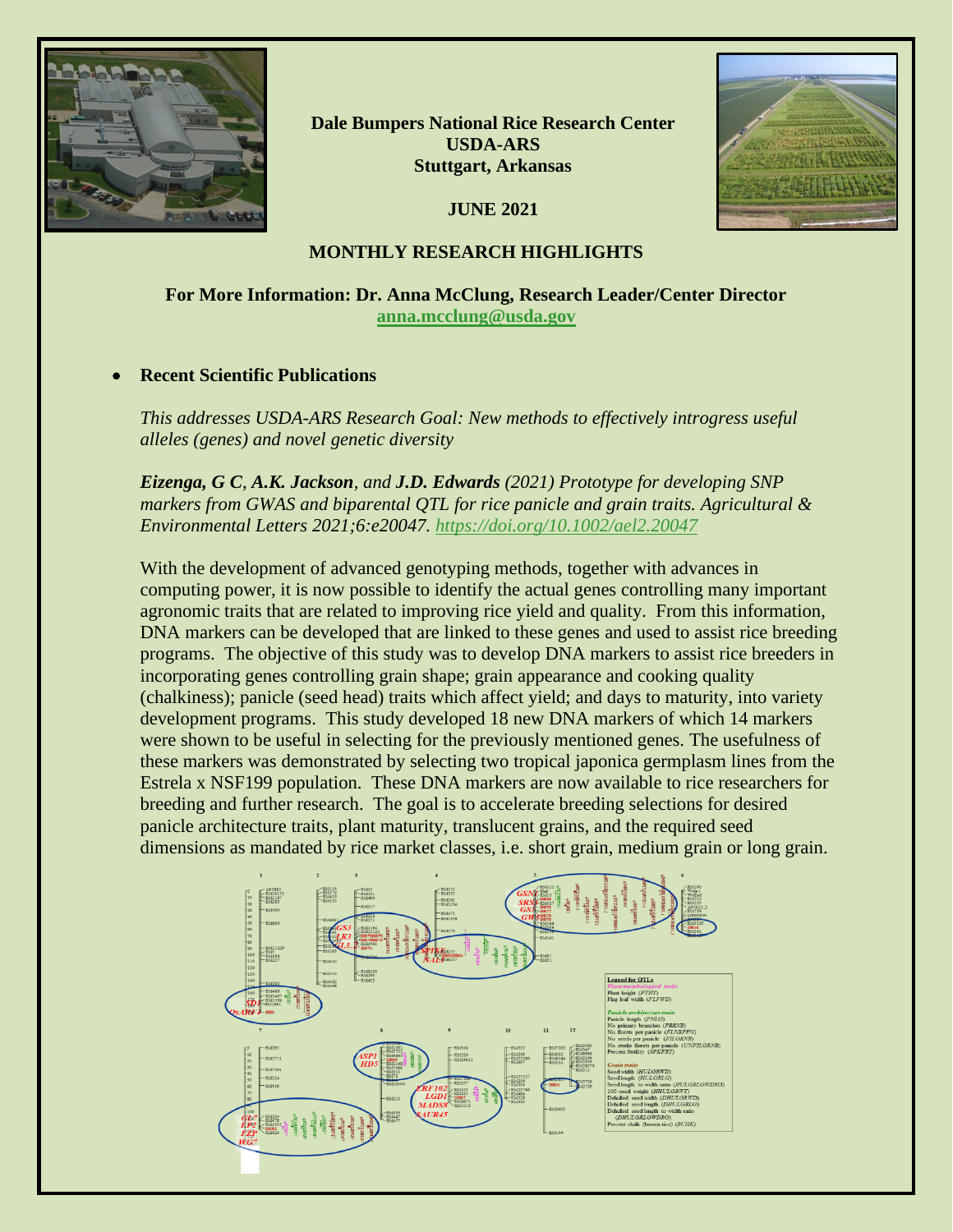Positions of the 18 SNP markers, identified as "DB" (red) across the 12 rice chromosomes are shown in the linkage (QTL) map for the Estrela x NSFTV199 population. These markers near known genes (large red font) for rice panicle and grain traits, and maturity (*HD5*).

#### • **Technology Transfer**

#### ✓ **Interactions with the Research Community**

On June 1, Dr. Yulin Jia and Ms. Laduska Sells provided information to two scientists in Ohio on the fertilizer management in paddy rice fields.

On June 1, Dr. Anna McClung provided a recommendation of rice varieties and germplasm to test for cold and salt tolerance and possible commercial production in Washington state.

On June 1, Dr. Jinyoung Barnaby, helped prepare a report for the USDA-ARS, National Program Staff on Research Strategies for Achieving Greenhouse Gas-Neutral Agricultural Systems. She was one of several members on a team developing a research plan to address "How can we reduce methane emissions (CH4) from working lands and livestock to achieve GHG neutral agriculture by 2050?".

On June 21, Dr. Yulin Jia provided information to a researcher in Mississippi State University on the protocols and permits required for conducting research on rice diseases in the USA.

On June 23, Dr. Anna McClung provided information on rice bran for a researcher at the Cincinnati Children's Hospital and Medical Center conducting studies on the impact of rice bran consumption on inducing innate immunity in mouse trials.

On June 24, Dr. Anna McClung provided information on varieties and methods to a researcher in New Jersey conducting studies on developing rice sprouts as a new healthy food.

On June 24, Dr. Yulin Jia provided information to a researcher in Brazil on the use of germplasm from International Rice Research Institute, the Philippines for introducing blast resistance genes into elite breeding lines.

## ✓ **Rice Germplasm Distributed**

During the month of June, 21 rice genetic stocks were shipped to researchers in the United States and Canada from the Genetic Stocks Oryza (GSOR) collection